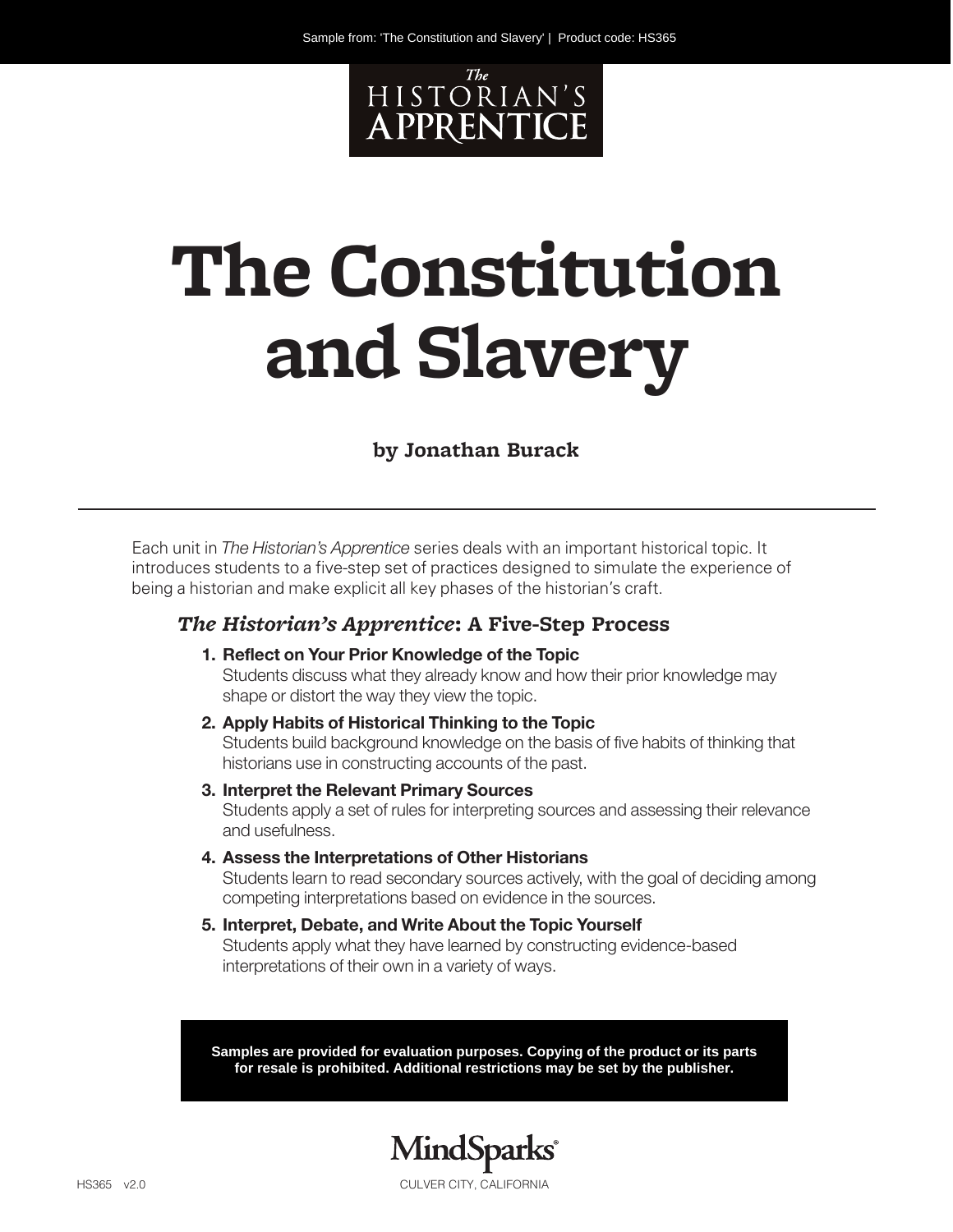

©2009 MindSparks, a division of Social Studies School Service All rights reserved

Printed in the United States of America

MindSparks 10200 Jefferson Boulevard., P.O. Box 802 Culver City, CA 90232-0802 United States of America

(310) 839-2436 (800) 421-4246

http://mindsparks.com access@mindsparks.com

Only those pages intended for student use as handouts may be reproduced by the teacher who has purchased this volume. No part of this publication may be reproduced, stored in a retrieval system, or transmitted, in any form or by any means—electronic, mechanical, photocopying, recording—without prior written permission from the publisher.

ISBN: 978-1-57596-283-2 Product Code: HS365 v2.0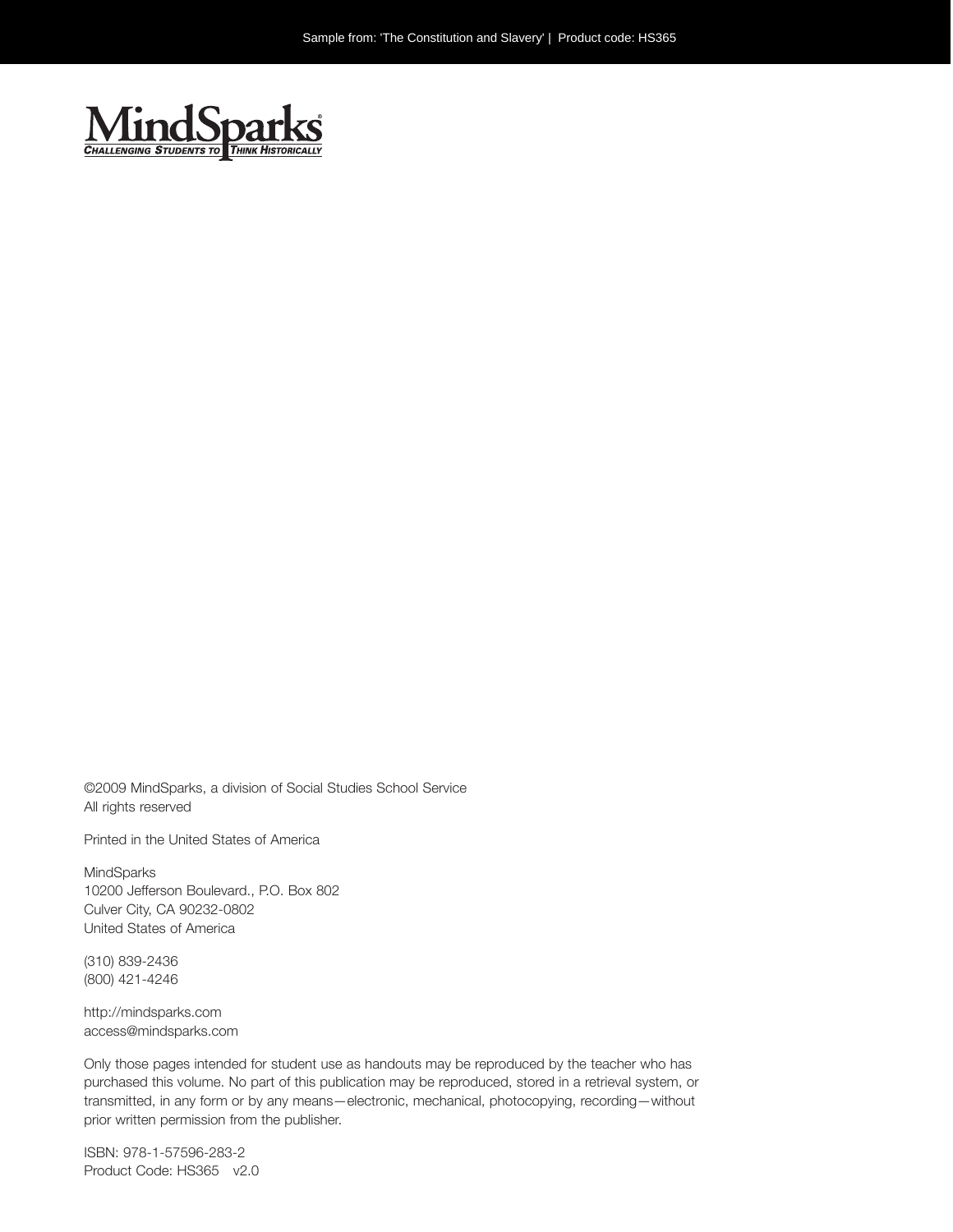## **Teacher Introduction**

## *Teaching the Historian's Craft*

The goal of *The Historian's Apprentice* units is to expose students in a manageable way to the complex processes by which historians practice their craft. By modeling what historians do, students will practice the full range of skills that make history the unique and uniquely valuable challenge that it is.

Modeling the historian's craft is not the same as being a historian—something few students will become. Therefore, a scaffolding is provided here to help students master historical content in a way that will be manageable and useful to them.

Historical thinking is not a simple matter of reciting one fact after another, or even of mastering a single, authoritative account. It is disciplined by evidence, and it is a quest for truth; yet, historians usually try to clarify complex realities and make tentative judgments, not to draw final conclusions. In doing so, they wrestle with imperfect sets of evidence (the primary sources), detect multiple meanings embedded in those sources, and take into account varying interpretations by other historians. They also recognize how wide a divide separates the present from earlier times. Hence, they work hard to avoid presentmindedness and to achieve empathy with people who were vastly different from us.

In their actual practice, historians are masters of the cautious, qualified conclusion. Yet they engage, use their imaginations, and debate with vigor. It is this spirit and these habits of craft that *The Historian's Apprentice* seeks to instill in students.

## *The Historian's Apprentice: Five-Steps in Four Parts*

*The Historian's Apprentice* is a five-step process. However, the materials presented here are organized into four parts. Part I deals with the first two of the five steps of the process. Each of the other three parts then deals with one step in the process. Here is a summary of the four parts into which the materials are organized:

- **Teacher Introduction.** Includes suggested day-by-day sequences for using these materials, including options for using the PowerPoint presentations. One sequence is designed for younger students and supplies a page of vocabulary definitions.
- **Part 1.** A student warm-up activity, an introductory essay, a handout detailing a set of habits of historical thinking, and two PowerPoint presentations (*Five Habits of Historical Thinking and The Constitution and Slavery*). Part 1 (including the PowerPoints) deals with *The Historian's Apprentice* Steps 1 and 2.
- **Part 2.** A checklist for analyzing primary sources, several primary sources, and worksheets for analyzing them. Part 2 deals with *The Historian's Apprentice* Step 3.
- **Part 3.** Two secondary source passages and two student activities analyzing those passages. Part 3 deals with *The Historian's Apprentice* Step 4.
- **Part 4.** Two optional follow-up activities enabling students to write about and/or debate their own interpretations of the topic. Part 4 deals with *The Historian's Apprentice* Step 5.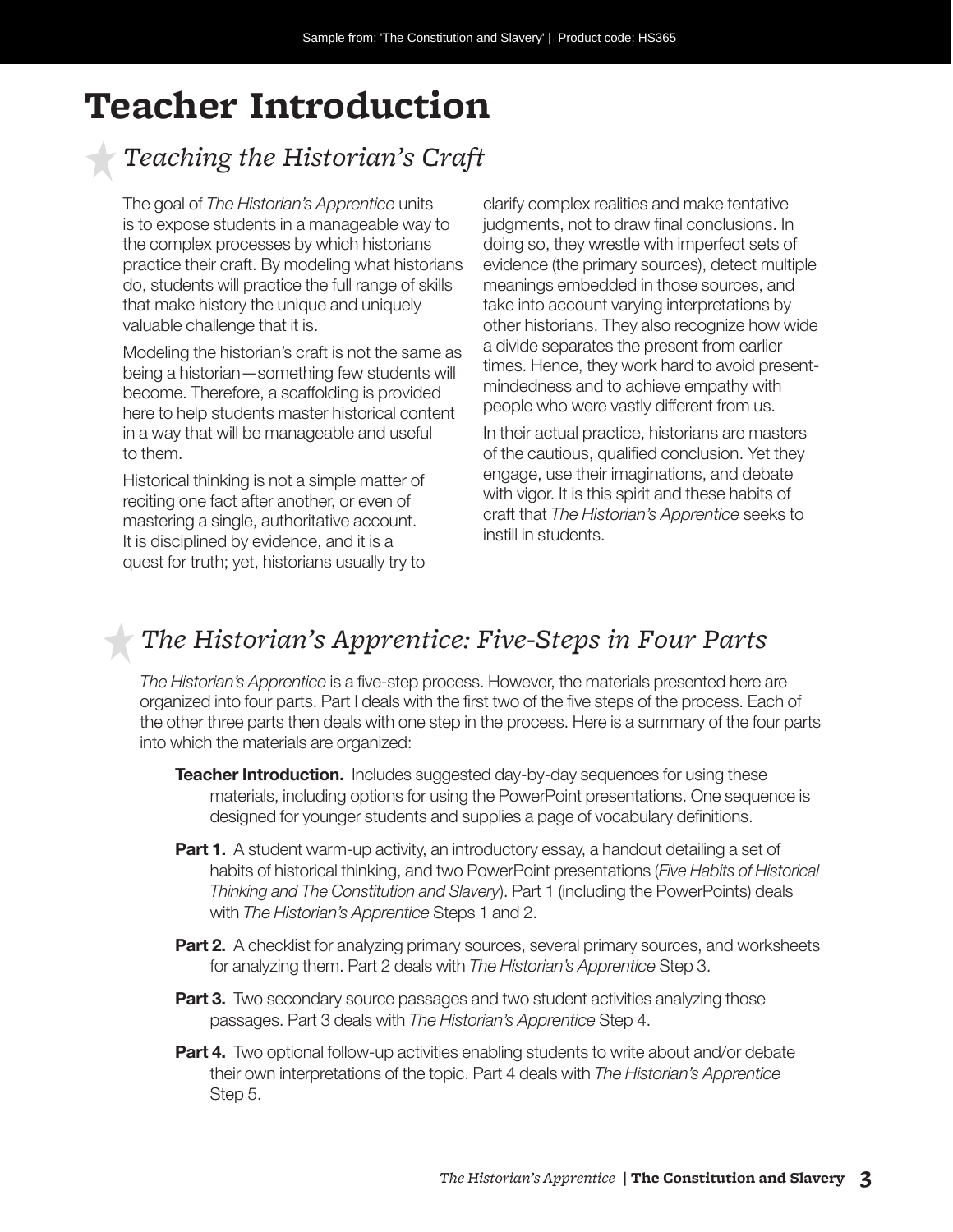#### *Teacher* **INTRODUCTION**

## *Suggested Five-Day Sequence*

Below is one possible way to use this *Historian's Apprentice* unit. Tasks are listed day by day in a sequence taking five class periods, with some homework and some optional follow-up activities.

**PowerPoint Presentation:** *Five Habits of Historical Thinking.* This presentation comes with each *Historian's Apprentice* unit. If you have used it before with other units, you need not do so again. If you decide to use it, incorporate it into the **Day 1** activities. In either case, give students the "Five Habits of Historical Thinking" handout for future reference. Those "five habits" are as follows:

- History Is Not the Past Itself
- The Detective Model: Problem, Evidence, Interpretation
- Time, Change, and Continuity
- Cause and Effect
- As They Saw It: Grasping Past Points of View

**Warm-Up Activity. Homework assignment:** Students do the *Warm-Up Activity*. This activity explores students' memories and personal experiences shaping their understanding of the topic.

**Day 1:** Discuss the *Warm-Up Activity*, then either have students read or review the "Five Habits of Historical Thinking" handout, or use the *Five Habits* PowerPoint presentation.

**Homework assignment:** Students read the background essay "Was the Constitution a Proslavery Document?"

**Day 2:** Use the second PowerPoint presentation, *The Constitution and Slavery,* to provide an overview of the topic for this lesson. The presentation applies the Five Habits of Historical Thinking to this topic. Do the two activities embedded in the presentation.

**Homework assignment:** Students read the "Interpreting Primary Sources Checklist." The checklist teaches a systematic way to handle sources:

- Sourcing
- Contextualizing
- Interpreting meanings
- Point of view
- Corroborating sources
- **Day 3:** In class, students study some of the ten primary source documents and complete "Source Analysis" worksheets on them. They use their notes to discuss these sources. (Worksheet questions are all based on the concepts on the "Interpreting Primary Sources Checklist.")
- **Day 4:** In class, students complete the remaining "Source Analysis" worksheets and use their notes to discuss these sources. Take some time to briefly discuss the two secondary source passages students will analyze next.

**Homework assignment:** Student read these two secondary source passages.

- **Day 5:** In class, students do the two "Secondary Sources" activities and discuss them. These activities ask them to analyze the two secondary source passages using four criteria:
	- Clear focus on a problem or question
	- Position or point of view
	- Use of evidence or sources
	- Awareness of alternative explanations

**Follow-Up Activities** (optional, at teacher's discretion).

Do as preferred: the DBQ Essay Assignment and/or the Structured Debate.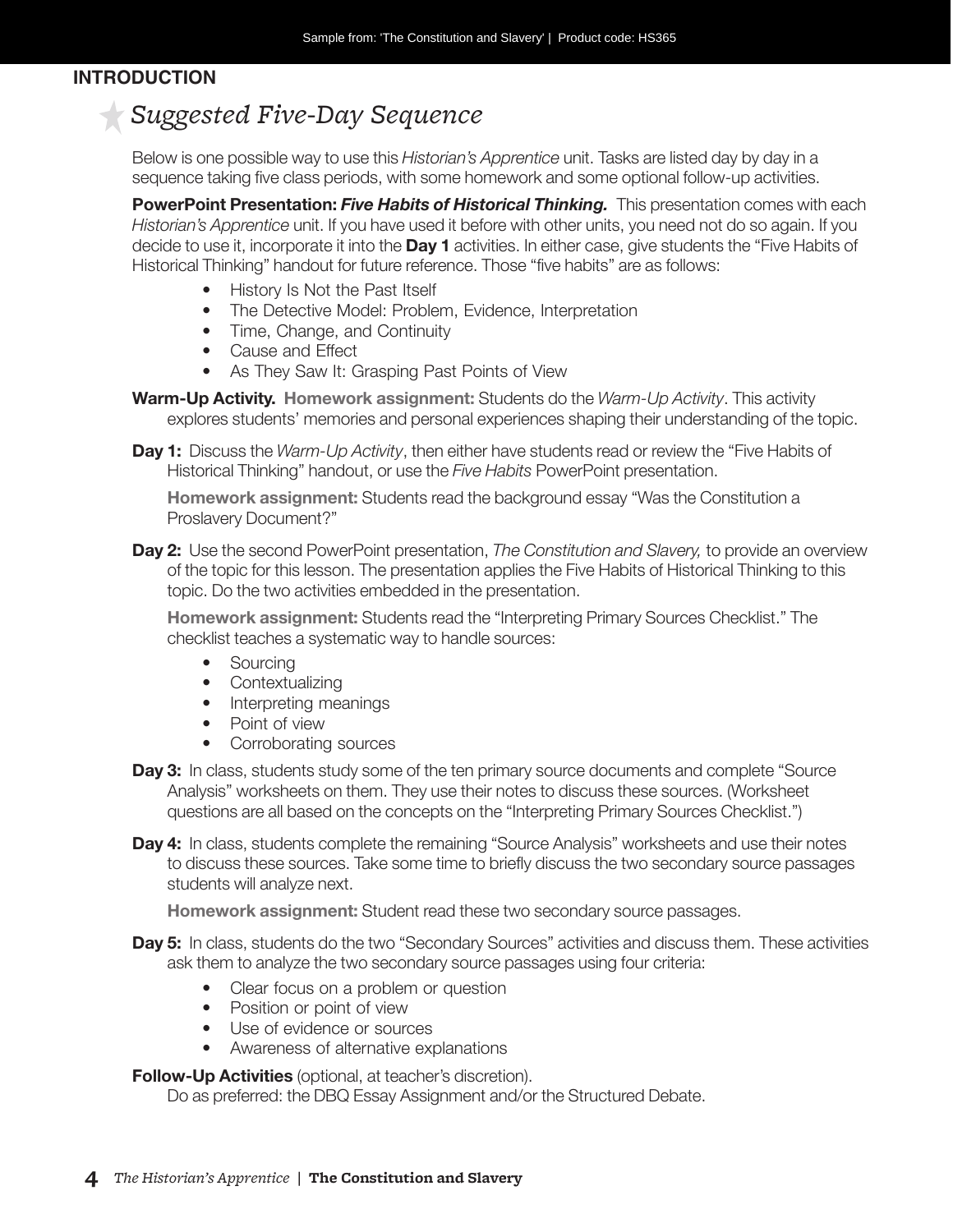## *Suggested Three-Day Sequence*

If you have less time to devote to this lesson, here is a suggested shorter sequence. The sequence does not include the PowerPoint presentation *Five Habits of Historical Thinking*. This presentation is included with each *Historian's Apprentice* unit. If you have never used it with your class, you may want to do so before following this three-day sequence.

The three-day sequence leaves out a few activities from the five-day sequence. It also suggests that you use only six key primary sources. However, it still walks students through the steps of the *Historian's Apprentice* approach: clarifying background knowledge, analyzing primary sources, comparing secondary sources, and debating or writing about the topic.

- **Warm-Up Activity. Homework assignment:** Ask students to read or review the "Five Habits of Historical Thinking" handout and read the background essay "Was the Constitution a Proslavery Document?"
- **Day 1:** Use the PowerPoint presentation *The Constitution and Slavery.* It provides an overview of the topic for this lesson by applying the Five Habits of Historical Thinking to it. Do the two activities embedded in the presentation.

**Homework assignment:** Students read or review the "Interpreting Primary Sources Checklist." The checklist teaches a systematic way to handle sources.

**Day 2:** In class, students study some of the ten primary source documents and complete "Source Analysis" worksheets on them. They then use their notes to discuss these sources. Documents 1, 3, 5, 6, 8, and 10 are suggested.

You may wish to make your own choices of primary sources. Use your judgment in deciding how many of them your students can effectively analyze in a single class period.

**Homework assignment:** Student read the two secondary source passages.

- **Day 3:** In class, students do the two "Secondary Sources" activities and discuss them. These activities ask them to analyze the two secondary source passages using four criteria.
- **Follow-Up Activities** (optional, at teacher's discretion):

Do as preferred: the DBQ Essay Assignment and/or the Structured Debate.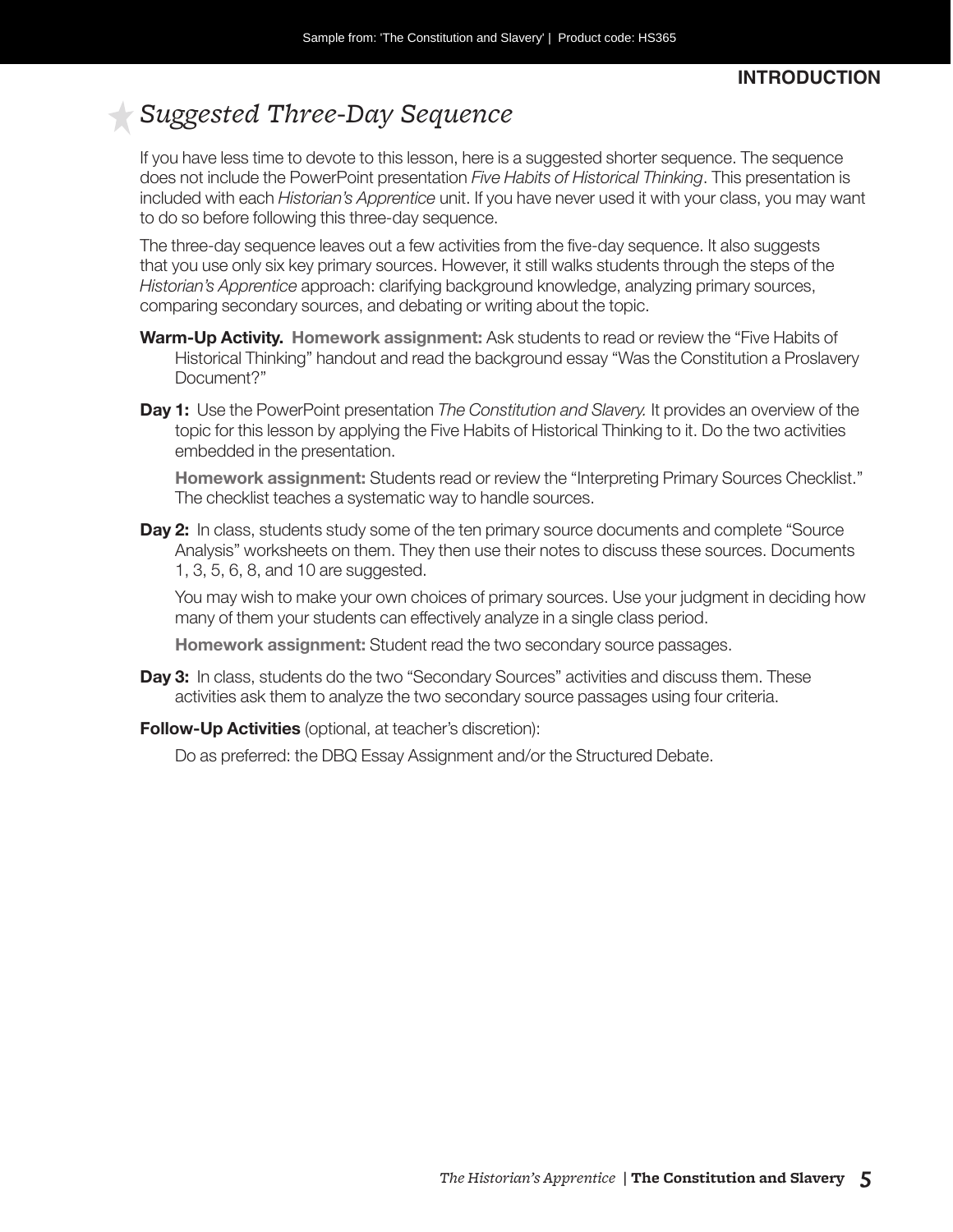#### *Teacher* **INTRODUCTION**

## *Suggestions for Use with Younger Students*

For younger students, parts of this lesson may prove challenging. If you feel your students need a somewhat more manageable path through the material, see the suggested sequence below.

If you want to use the *Five Habits of Historical Thinking* PowerPoint presentation, this sequence takes four class periods. If you do not use this PowerPoint, you can combine **Day 1** and **Day 2** and keep the sequence to just three days. We suggest using six primary sources only. The ones listed for **Day 3** are less demanding in terms of vocabulary and conceptual complexity. For **Day 4**, we provide some simpler DBQs for the follow-up activities.

**Vocabulary:** A list of vocabulary terms in the sources and the introductory essay is provided on page 7 of this booklet. You may wish to hand this sheet out as a reading reference, you could make flashcards out of some of the terms. You might also ask each of several small groups to use the vocabulary sheet to explain terms found in one source to the rest of the class.

#### **SUGGESTED FOUR-DAY SEQUENCE**

- **Warm-Up Activity. Homework assignment:** Students do the Warm-Up Activity. This activity explores students' memories and personal experiences shaping their understanding of the topic.
- **Day 1:** Discuss the Warm-Up Activity. Show the *Five Habits of Historical Thinking* PowerPoint presentation (unless you have used it before and/or you do not think it is needed now). If you do not use this PowerPoint presentation, give students the "Five Habits of Historical Thinking" handout and discuss it with them.

**Homework assignment:** Ask students to read the background essay "Was the Constitution a Proslavery Document?"

**Day 2:** Use the PowerPoint presentation *The Constitution and Slavery.* This introduces the topic for the lesson by applying the Five Habits of Historical Thinking to it. Do the two activities embedded in the presentation.

**Homework assignment:** Students read or review the "Interpreting Primary Sources Checklist." The checklist offers a systematic way to handle sources.

**Day 3:** Discuss the "Interpreting Primary Sources Checklist" and talk through one primary source document in order to illustrate the meaning of the concepts on the checklist. Next, have students complete "Source Analysis" worksheets after studying primary source documents 1, 3, 5, 8, 9 (a & b), and 10.

**Homework assignment:** Students read the two secondary source passages.

- **Day 4:** Students do *only* "Secondary Sources: Activity 2" and discuss it. This activity asks them to choose the two primary sources that best back up each secondary source passage.
- **Follow-Up Activities** (optional, at teacher's discretion):

Do as preferred: the DBQ Essay Assignment and/or the Structured Debate.

Here are some alternative DBQs tailored to the six primary sources recommended here:

**Why do you think the Framers never used the word "slave" when dealing with the issue of slavery in the Constitution?** 

**Describe the key differences between attitudes about slavery in the Northern states and attitudes about it in the Southern states at the time of the Constitution.**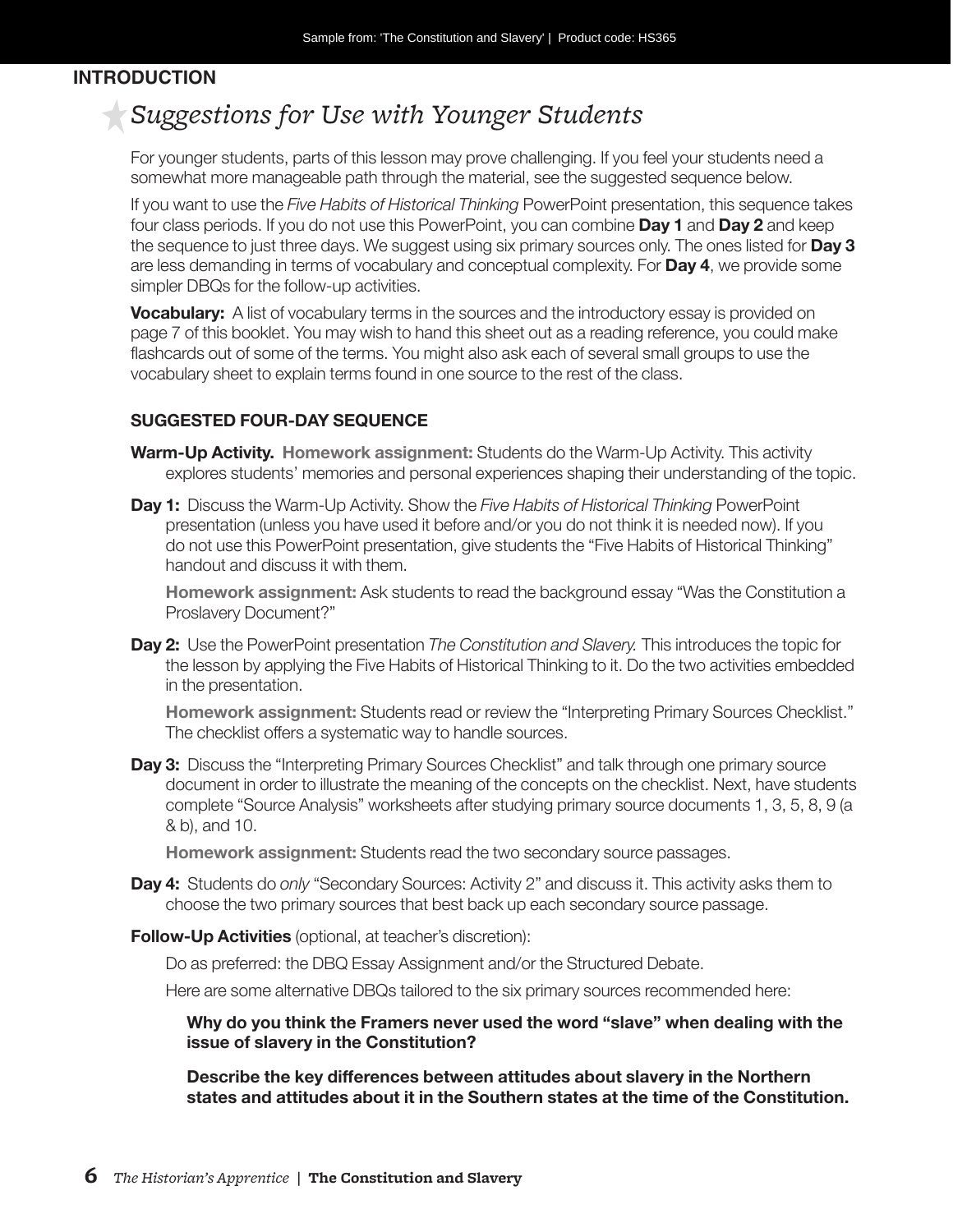*Vocabulary*

#### **Vocabulary: The Introductory Essay**

- **abolitionist:** In this case, someone who wants to abolish slavery
- **ambiguity:** Something unclear or uncertain that possibly has two or more meanings
- **bulwark:** A solid support for protection
- **covenant:** A very strong, solemn agreement
- **prudent:** Shrewd, careful cautious wisdom
- **ratify:** To formally approve or agree to something
- **taint:** To corrupt or spoil

#### **Vocabulary: The Primary Sources**

- **ascertain:** Find out or learn
- **augmentation:** The increase of some quantity
- **apportion:** To carefully divide up something in a regular or proportionate way
- **contend:** Struggle with or argue with
- **concur:** Agree or consent
- **countenance:** In this case, to give approval to or go along with something
- **expedient:** In this case, a temporary or practical means to an end
- **extensive:** Very large or great in extent
- **manumission:** The act of giving a slave freedom
- **procure:** Get or obtain
- **proportionate:** In this case, a proper or fair relationship in size between two quantities

#### **Vocabulary: The Secondary Sources**

- **circumlocution:** A confusing, too long, or evasive way of expressing something
- **conspicuously:** Very obviously or noticeably
- **elusive:** Able to evade or hard to define
- **ethos:** The guiding or basic beliefs of a person, group, time in history, etc.
- **sanctioned:** Permitted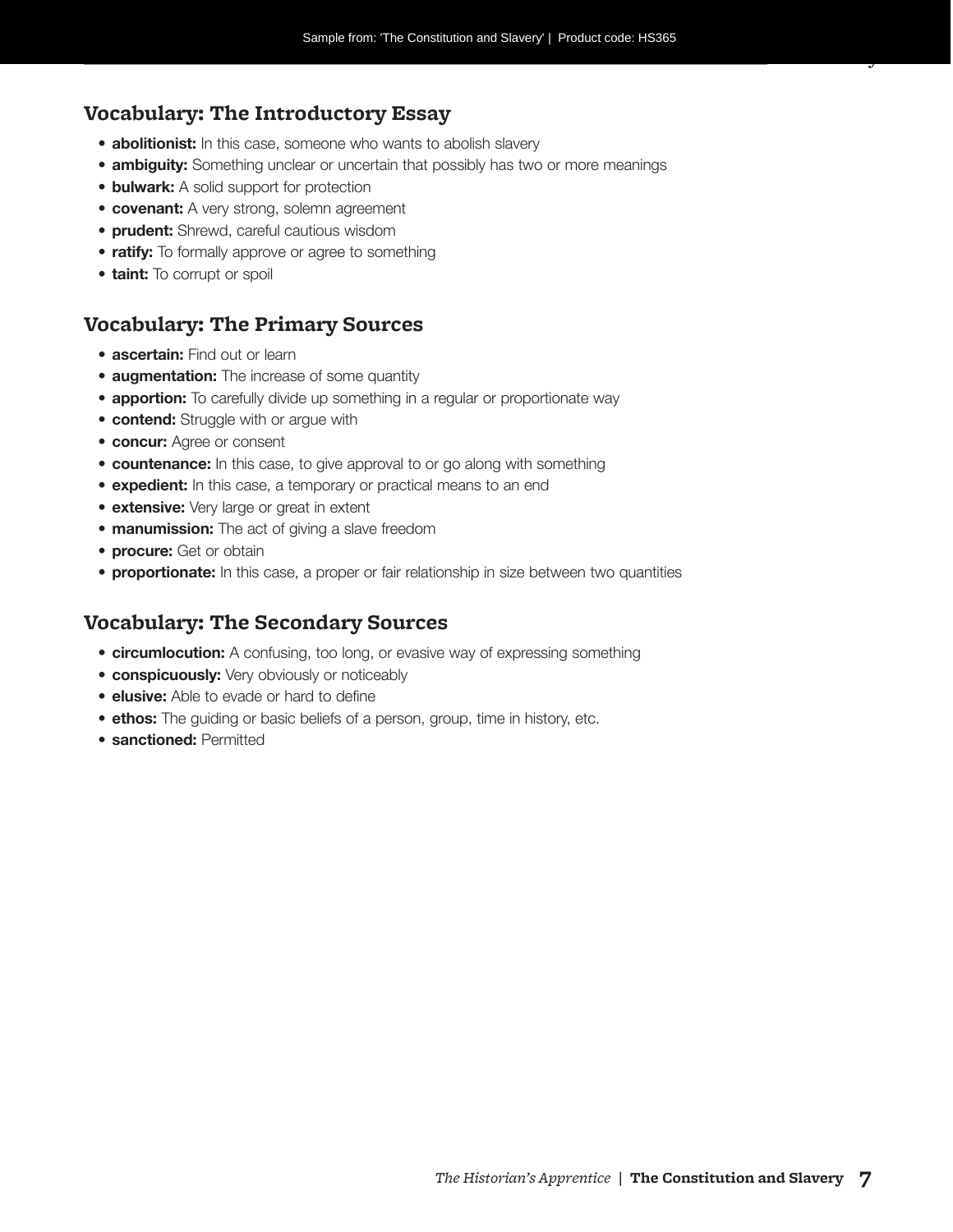#### *Teacher* **INTRODUCTION**

## **Part 1: The Constitution—Providing the Context**

**Note to the teacher:** The next pages provide materials meant to help students better understand the Constitution and the challenge slavery posed to the Framers. The materials also seek to teach students the Five Habits of Historical Thinking.

This section includes the following:

#### • **PowerPoint presentation:** *The Five Habits of Historical Thinking*

This presentation illustrates five habits of thought or modes of analysis that guide historians as they construct their secondary accounts of a topic. These Five Habits are not about skills used in analyzing primary sources. (Those are dealt with more explicitly in a handout in the next section.) These Five Habits are meant to help students see history as a way of thinking, not as the memorizing of disparate facts and pre-digested conclusions. The PowerPoint uses several historical episodes as examples to illustrate the Five Habits. In two places, it pauses to ask students to do a simple activity applying one of the habits to some of their own life experiences.

If you have used this PowerPoint with other *Historian's Apprentice* units, you may not need to use it again here.

#### • **Handout: "The Five Habits of Historical Thinking"**

This handout supplements the PowerPoint presentation. It is meant as a reference for students to use as needed. If you have used other *Historian's Apprentice* units, your students may only need to review this handout quickly.

#### • **Warm-Up Activity**

A simple exercise designed to help you see what students know about the issue of slavery and the Constitution, what confuses them, or what ideas they may have absorbed about it from popular culture, friends and family, etc. The goal is to alert them to their need to gain a clearer idea of the past and be critical of what they think they already know.

#### • **Introductory essay: "Was the Constitution a Proslavery Document?"**

The essay provides enough basic background information on the topic to enable students to assess primary sources and conflicting secondary source interpretations. At the end of the essay, students get some points to keep in mind about the nature of the sources they will examine and the conflicting secondary source interpretations they will debate.

#### • **PowerPoint Presentation:** *The Constitution and Slavery*

This PowerPoint presentation reviews the topic for the lesson and shows how the Five Habits of Historical Thinking can be applied to a clearer understanding of it. At two points, the presentation calls for a pause and prompts students to discuss some aspects of their prior knowledge of the topic. The proposed sequences suggest using this PowerPoint presentation *after* assigning the introductory essay, but you may prefer to reverse this order.